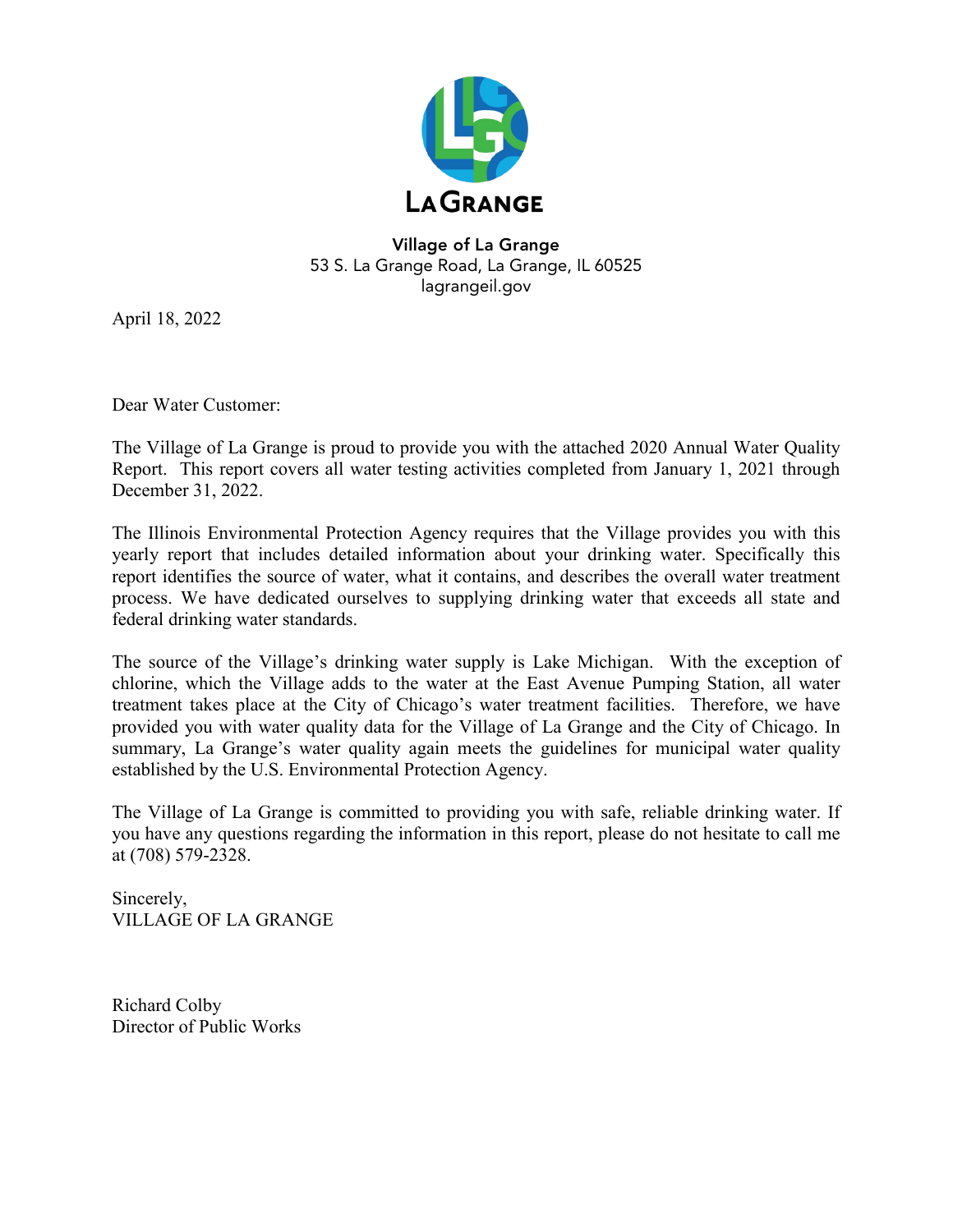# **Village of La Grange Department of Public Works WATER QUALITY REPORT 2021**

This year, as in past years, your tap water met all USEPA and state drinking water standards. We vigilantly safeguard the water supply, and are able to report that the Village had no violations of a contaminant level standard or of any other water quality standard in the previous year. This report summarizes the quality of water that we provided last year, including details about the source of water, what the water contains, and how the water testing results compare to standards set by regulatory agencies.

La Grange receives surface water from Lake Michigan purchased from the Village of McCook, who in turn purchases the water from the City of Chicago. Lake Michigan is the surface water supply used to provide drinking water for Chicago and 118 other Illinois communities.

Water is delivered to your property from the Village's pumping station located on East Avenue in McCook. Three high level pumps distribute water into a water distribution network of 59 miles of water main ranging in size from 4" to 16" in diameter. We also have an emergency backup system with two additional pumps and an emergency generator. Additionally, there is a 2.0 million gallon standpipe with an emergency pump system located on Birks Court. Also, a 1.5 million gallon storage tank is located on Tilden Avenue next to Gordon Park.

In addition to the informational section within this Water Quality Report, we have included for your review several tables that provide information about both the Village of La Grange and the City of Chicago water quality and monitoring. These tables detail the contaminants that were tested for in your water and the results of this testing.

If you have any questions about this report or concerns about your water, please contact Richard Colby, Director of Public Works, 320 East Avenue at (708) 579-2328.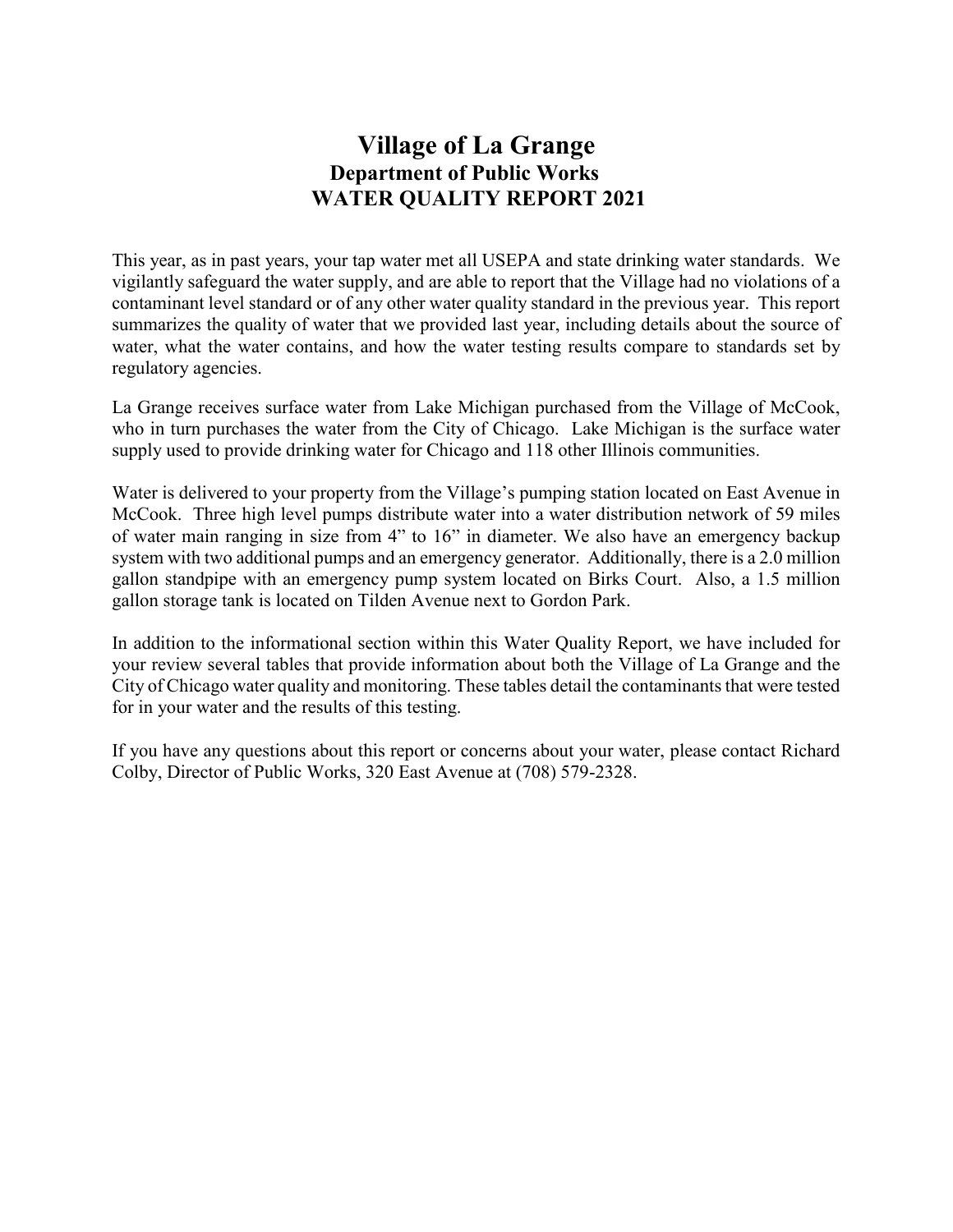

Village of La Grange – IL0311530 Annual Drinking Water Quality Report For Calendar Year 2021



**This report is intended to provide you with important information about your drinking water and the efforts made by the Village of La Grange to provide safe drinking water. This report includes drinking water facts, information on violations (if applicable), and contaminants detected in your drinking water supply during calendar year 2021. Each year, we will provide you a new report. If you need help understanding this report or have general questions, please contact the person listed below.**

*Este informe contiene información muy importante sobre el agua que usted bebe. Tradúzcalo ó hable*  Telephone Number: 708-579-2328 *con alguien que lo entienda bien.* Contact Name: Richard Colby

E-mail: rcolby@lagrangeil.gov

Before we begin listing our unique water quality characteristics, here are some important facts you should know to help have a basic understanding of drinking water in general.

#### **Sources of Drinking Water**

The sources of drinking water (both tap water and bottled water) include rivers, lakes, streams, ponds, reservoirs, springs, and groundwater wells. As water travels over the surface of the land or through the ground, it dissolves naturally-occurring minerals and, in some cases, radioactive material, and can pickup substances resulting from the presence of animals or from human activity.

Our source of water comes from Purchased Surface Water.

Contaminants that may be present in source water include:

- Microbial contaminants, such as viruses and bacteria, which may come from sewage treatment plants, septic systems, agricultural livestock operations and wildlife.
- Inorganic contaminants, such as salts and metals, which can be naturally occurring or result from urban storm water runoff, industrial, or domestic wastewater discharges, oil and gas production, mining, or farming.
- Pesticides and herbicides, which may come from a variety of sources such as agriculture, urban storm water runoff, and residential uses.
- Organic chemical contaminants, including synthetic and volatile organic chemicals, which are by-products of industrial processes and petroleum production, and can also come from gas stations, urban storm water runoff, and septic systems.
- Radioactive contaminants, which can be naturally-occurring or be the result of oil and gas production and mining activities.

#### **Other Facts about Drinking Water**

Drinking water, including bottled water, may reasonably be expected to contain at least small amounts of some contaminants. The presence of contaminants does not necessarily indicate that water poses a health risk. More information about contaminants and potential health effects can be obtained by calling the EPA's Safe Drinking Water Hotline at (800) 426-4791.

In order to ensure that tap water is safe to drink, EPA prescribes regulations which limit the amount of certain contaminants in water provided by public water systems. FDA regulations establish limits for contaminants in bottled water which must provide the same protection for public health.

Some people may be more vulnerable to contaminants in drinking water than the general population. Immuno-compromised persons such as persons with cancer undergoing chemotherapy, persons who have undergone organ transplants, people with HIV/AIDS or other immune system disorders, some elderly and infants can be particularly at risk from infections. These people should seek advice about drinking water from their health care providers. EPA/CDC guidelines on appropriate means to lessen the risk of infection by Cryptosporidium and other microbial contaminants are available from the Safe Drinking Water Hotline (800-426-4791).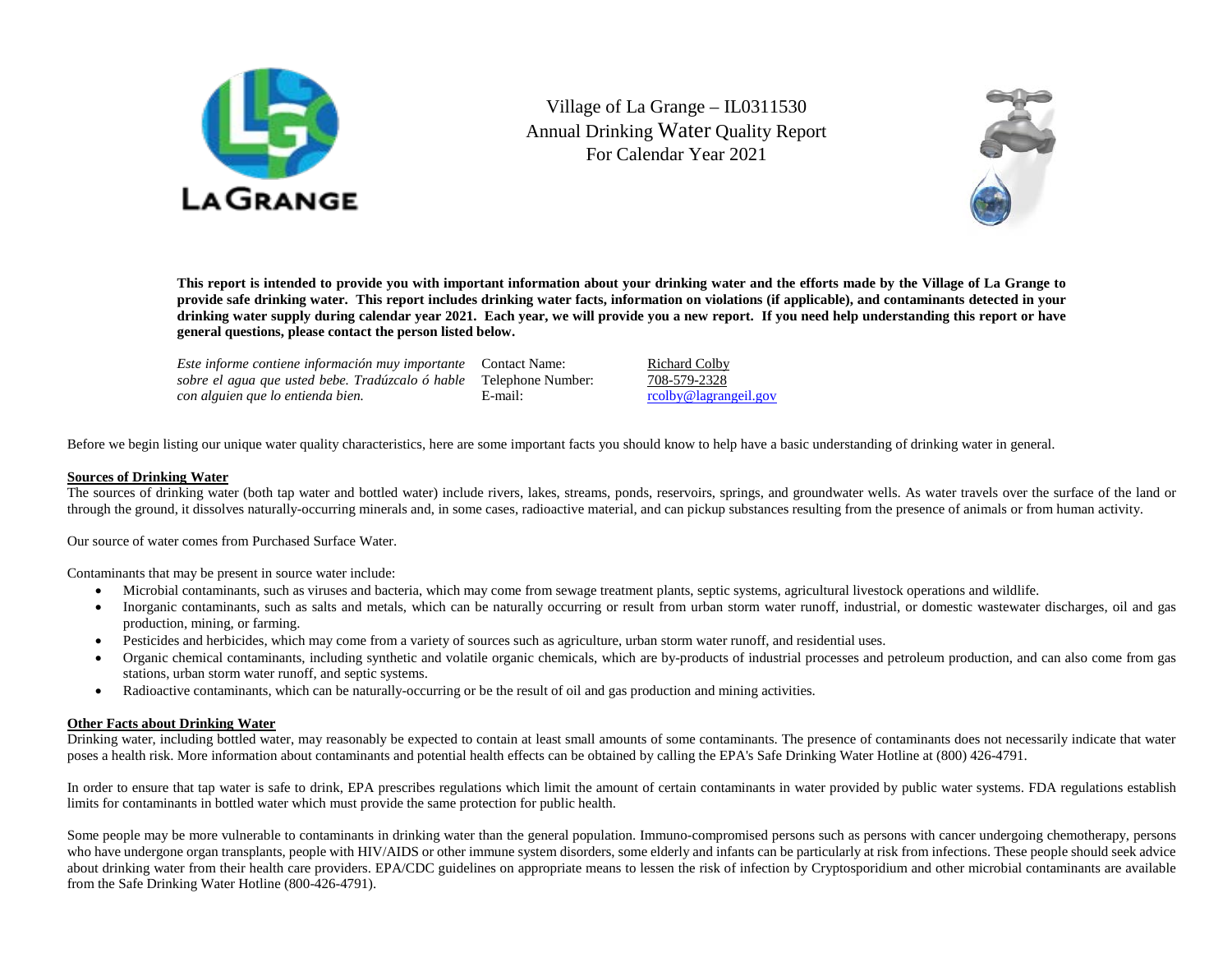#### **Source Water Assessments**

Source water protection (SWP) is a proactive approach to protecting our critical sources of public water supply and assuring that the best source of water is being utilized to serve the public. It involves implementation of pollution prevention practices to protect the water quality in a watershed or wellhead protection area serving a public water supply. Along with treatment, it establishes a multibarrier approach to assuring clean and safe drinking water to the citizens of Illinois. The Illinois EPA has implemented a source water assessment program (SWAP) to assist with wellhead and watershed protection of public drinking water supplies.

La Grange purchases all of its water from Chicago. The City of Chicago utilizes Lake Michigan as its source water via two water treatment plants. The Jardine Water Purification Plant serves the northern areas of the City and suburbs (including La Grange), while the South Water Purification Plant serves the southern areas of the City and suburbs.

#### **2021 Regulated Contaminants Detected**

The next several tables summarize contaminants detected in your drinking water supply. Since water is purchased from the City of Chicago, results indicated with an asterisk (\*) were provided to us by them.

#### **2021 Non-Regulated Contaminant Detections**

The contaminants indicated with a chevron (^) have been detected within the past five years. State and federal regulations do not require monitoring for these contaminants and no maximum contaminant level (MCL) has been established. These detections are for informational purposes only. No mandated health effects language exists. The CCR Rule does not require that this information be reported; however, it may be useful when evaluating possible sources of contamination or characterizing overall water quality.

#### **Susceptibility to Contamination\***

The Illinois EPA considers all surface water sources of community water supply to be susceptible to potential pollution problems. The very nature of surface water allows contaminants to migrate into the intake with no protection only dilution. This is the reason for mandatory treatment of all surface water supplies in Illinois. Chicago's offshore intakes are located at a distance that shoreline impacts are not usually considered a factor on water quality. At certain times of the year, however, the potential for contamination exists due to wet-weather flows and river reversals. In addition, the placement of the crib structures may serve to attract waterfowl, gulls and terns that frequent the Great Lakes area, thereby concentrating fecal deposits at the intake and thus compromising the source water quality. Conversely, the shore intakes are highly susceptible to storm water runoff, marinas and shoreline point sources due to the influx of groundwater to the lake. Further information on our community water supply's Source Water Assessment Program is available by calling the City of Chicago, Department of Water Management at 312-744-6635.

#### **2021 VOLUNTARY MONITORING\***

The City of Chicago has continued monitoring for Cryptosporidium, Giardia and E. coli in its source water as part of its water quality program. To date, Cryptosporidium has not been detected in the samples, but Giardia was detected in 2010 in one raw lake water sample collected in September 2010. Treatment processes have been optimized to provide effective barriers for removal of Cryptosporidium oocysts and Giardia cysts in the source water, effectively removing these organisms getting into the drinking water system is greatly reduced. Also, in compliance with the Long Term 2 Enhanced Surface Water Treatment Rule (LT2ESWTR) Round 2, the City of Chicago has continued the 24 months long monitoring program that was started in April 2015, collecting samples from its source water once per month to monitor for Cryptosporidium, Giardia, E. coli and turbidity, with no detections for Cryptosporidium and Giardia reported so far.

In 2021, CDWM has also continued monitoring for hexavalent chromium, also known as chromium-6. USEPA has not yet established a standard for chromium-6, a contaminant of concern which has both natural and industrial sources. Please address any questions or concerns to DWM's Water Quality Division at 312-742-7499. Data reports on the monitoring program for chromium-6 are posted on the City's website which can be accessed at the following address below:

[http://www.cityofchicago.org/city/en/depts/water/supp\\_info/water\\_quality\\_resultsandreports/city\\_of\\_chicago\\_emergincontaminantstudy.html](http://www.cityofchicago.org/city/en/depts/water/supp_info/water_quality_resultsandreports/city_of_chicago_emergincontaminantstudy.html)

Here are a few definitions and scientific terms which will help you understand the information in the contaminant detection tables.

| AL                   | Action Level: The concentration of a contaminant which, if exceeded, triggers treatment or other requirements which a water system must follow.                                |
|----------------------|--------------------------------------------------------------------------------------------------------------------------------------------------------------------------------|
| ALG                  | Action Level Goal-the level of a contaminant in drinking water below which there is no known or expected risk to health. ALGs allow for a margin of safety.                    |
| Avg                  | Regulatory compliance with some MCLs is based on running annual average of monthly samples.                                                                                    |
| Date of              | If a date appears in this column, the Illinois EPA requires monitoring for this contaminant less than once per year because the concentrations do not frequently change. If no |
| Sample <sup>^</sup>  | date appears in the column, monitoring for this contaminant was conducted during the CCR calendar year.                                                                        |
| <b>Highest Level</b> | This column represents the highest single sample reading of a contaminant of all the samples collected in 2021.                                                                |
| <b>Detected</b>      |                                                                                                                                                                                |
| <b>MCLG</b>          | Maximum Contaminant Level Goal: The level of a contaminant in drinking water below which there is no known or expected risk to health. MCLGs allow for a margin of             |
|                      | safety.                                                                                                                                                                        |
| <b>MCL</b>           | Maximum Contaminant Level: The highest level of a contaminant that is allowed in drinking water. MCLs are set as close to the MCLGs as feasible using the best available       |
|                      | treatment technology                                                                                                                                                           |
| <b>MRDL</b>          | Maximum Residual Disinfectant Level: The highest level of disinfectant allowed in drinking water.                                                                              |
| <b>MRDLG</b>         | Maximum Residual Disinfectant Level Goal: The level of disinfectant in drinking water below which there is no known or expected risk to health. MRDLGs allow for a margin      |
|                      | of safety.                                                                                                                                                                     |
| mrem                 | millirems per year (a measure of radiation absorbed by the body)                                                                                                               |
| N/A                  | Not Applicable                                                                                                                                                                 |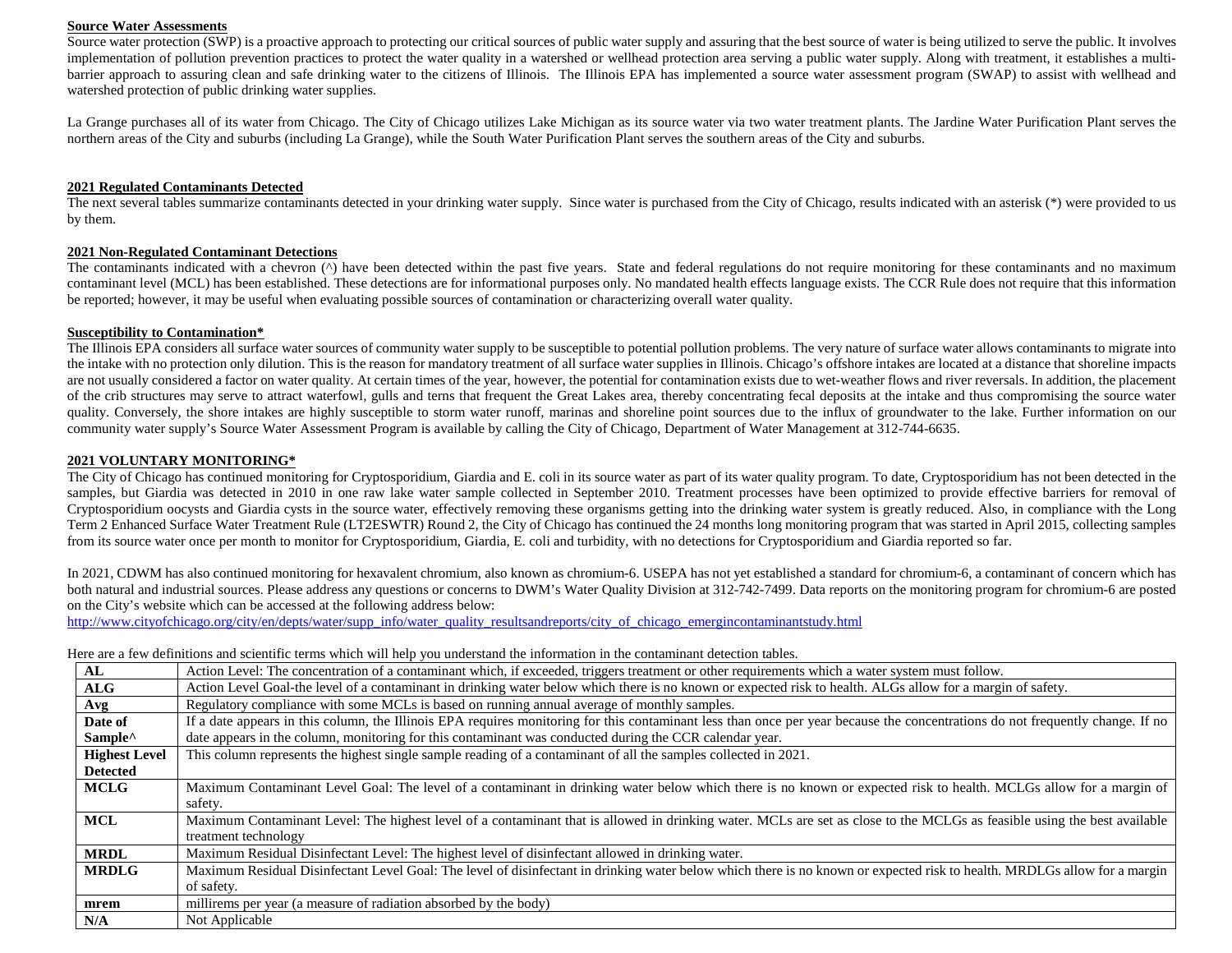| <b>NTU</b>              | Nephelometric Turbidity Units                                                                                                                                                     |
|-------------------------|-----------------------------------------------------------------------------------------------------------------------------------------------------------------------------------|
| $\% < 0.3$ NTU          | Percent of samples less than or equal to 0.3 NTU                                                                                                                                  |
| pCi/L                   | picocuries per liter; used to measure radioactivity                                                                                                                               |
| ppb                     | parts per billion or micrograms per liter (ug/L) - or one ounce in 7,350,000 gallons of water.                                                                                    |
| ppm                     | parts per million or milligrams per liter (mg/L) - or one ounce in 7,350 gallons of water.                                                                                        |
| TT                      | Treatment Technique: A required process intended to reduce the level of a contaminant in drinking water.                                                                          |
| Level 1                 | A Level 1 assessment is a study of the water system to identity potential problems and determine (if possible) why total coliform bacteria have been found in our water           |
| <b>Assessment</b>       | system.                                                                                                                                                                           |
| <b>Level 2</b>          | A Level 2 assessment is a very detailed study of the water system to identify potential problems and determine (if possible) why an E.coli MCL violation has occurred and/or      |
| <b>Assessment</b>       | why total coliform bacteria have been found in our water system on multiple occasions.                                                                                            |
| Level Found^            | This column represents an average of sample result data collected during the CCR calendar year. In some cases, it may represent a single sample if only one sample was collected. |
| Range of                | This column represents a range of individual sample results, from lowest to highest that were collected during the CCR calendar year.                                             |
| Detections <sup>^</sup> |                                                                                                                                                                                   |
| <b>Turbidity</b>        | Turbidity is a measure of the cloudiness of the water quality and the effectiveness of our filtrations system and disinfectants.                                                  |
| <b>Unregulated</b>      | A maximum contaminant level (MCL) for this contaminant has not been established by either state or federal regulations, nor has mandatory health effects language. The            |
| Contaminants            | purpose for monitoring this contaminant is to assist USEPA in determining the occurrence of unregulated contaminants in drinking water, and whether future regulation is          |
|                         | warranted.                                                                                                                                                                        |
| <b>Fluoride</b>         | Fluoride is added to the water supply to help promote strong teeth. The Illinois Department of Public Health recommends an optimal fluoride level of 0.7 mg/L with a range of     |
|                         | $0.6 \text{ mg/L}$ to $0.8 \text{ mg/L}$ .                                                                                                                                        |
| <b>Sodium</b>           | There is no state or federal MCL for sodium. Monitoring is required to provide information to consumers and health officials who have concerns about sodium intake due to         |
|                         | dietary precautions. If you are on a sodium-restricted diet, you should consult a physician about the level of sodium in the water.                                               |

| <b>Lead and Copper</b>                                                                                                                                                                                                                                                                                                                                                                         |                     |             |                             |                                |                    |              |                  |                                                                          |
|------------------------------------------------------------------------------------------------------------------------------------------------------------------------------------------------------------------------------------------------------------------------------------------------------------------------------------------------------------------------------------------------|---------------------|-------------|-----------------------------|--------------------------------|--------------------|--------------|------------------|--------------------------------------------------------------------------|
|                                                                                                                                                                                                                                                                                                                                                                                                | <b>Date Sampled</b> | <b>MCLG</b> | <b>Action Level</b><br>(AL) | 90 <sup>th</sup><br>Percentile | # Sites Over<br>AL | <b>Units</b> | <b>Violation</b> | <b>Likely Source of Contamination</b>                                    |
| Lead                                                                                                                                                                                                                                                                                                                                                                                           | 2020                |             |                             | 3.41                           |                    | ppb          | No               | Corrosion of household plumbing<br>systems; erosion of natural deposits. |
| Corrosion of household plumbing<br>2020<br>No<br>0.124<br>Copper<br>.3<br>ppm<br>systems; erosion of natural deposits.                                                                                                                                                                                                                                                                         |                     |             |                             |                                |                    |              |                  |                                                                          |
| If present, elevated levels of lead can cause serious health problems, especially for pregnant women and young children. Lead in drinking water is primarily from materials and components<br>associated with service lines and home plumbing. The Village of La Grange is responsible for providing high quality dripking water, but cannot control the variety of materials used in plumbing |                     |             |                             |                                |                    |              |                  |                                                                          |

associated with service lines and home plumbing. The Village of La Grange is responsible for providing high quality drinking water, but cannot control the variety of materials used in plumbing components. When your water has been sitting for several hours, you can minimize the potential for lead exposure by flushing your tap for 30 seconds to 2 minutes before using water for drinking or cooking. If you are concerned about lead in your water, you may wish to have your water tested. Information on lead in drinking water, testing methods, and steps you can take to minimize exposure is available from the Safe Drinking Water Hotline or at *<http://www.epa.gov/safewater/lead>*

| Disinfectants & Disinfection Byproducts       | <b>Collection</b><br>Date | <b>Highest</b><br><b>Level</b><br><b>Detected</b> | <b>Range of Levels</b><br><b>Detected</b> | <b>MCLG</b> | <b>MCL</b>                                     | <b>Units</b> | <b>Violation</b> | <b>Likely Source of Contamination</b>        |
|-----------------------------------------------|---------------------------|---------------------------------------------------|-------------------------------------------|-------------|------------------------------------------------|--------------|------------------|----------------------------------------------|
| <b>TTHMs</b><br>[Total Trihalomethanes]       | 2021                      | 65.7                                              | $18.7 - 65.7$                             | n/a         | 80                                             | ppb          | N <sub>0</sub>   | Byproduct of drinking water<br>disinfection. |
| HAA5<br>[Haloacetic Acids]                    | 2021                      | 21.8                                              | $12.9 - 21.8$                             | n/a         | 60                                             | ppb          | N <sub>0</sub>   | Byproduct of drinking water<br>disinfection. |
| Chlorine (as Cl <sub>2</sub> )                | 2021                      | 1.3                                               | $0.8 - 1.4$                               | $MRDLG = 4$ | $MRDL =$<br>4                                  | ppm          | N <sub>o</sub>   | Water additive used to control<br>microbes.  |
|                                               |                           |                                                   |                                           |             |                                                |              |                  |                                              |
| Turbidity Data*                               |                           |                                                   |                                           |             |                                                |              |                  |                                              |
| Turbidity (NTU/lowest monthly $% < 0.3$ NTU)* |                           | Lowest<br>Monthly<br>$%:100\%$                    | 100% - 100%                               | n/a         | <b>TT</b><br>(Limit:<br>$95\% \le 0.3$<br>NTU) |              |                  | Soil runoff                                  |
| Turbidity ((NTU/highest single measurement)*  |                           | 0.16                                              | n/a                                       | n/a         | TT (Limit<br>1 NTU)                            |              |                  | Soil runoff                                  |
|                                               |                           |                                                   |                                           |             |                                                |              |                  |                                              |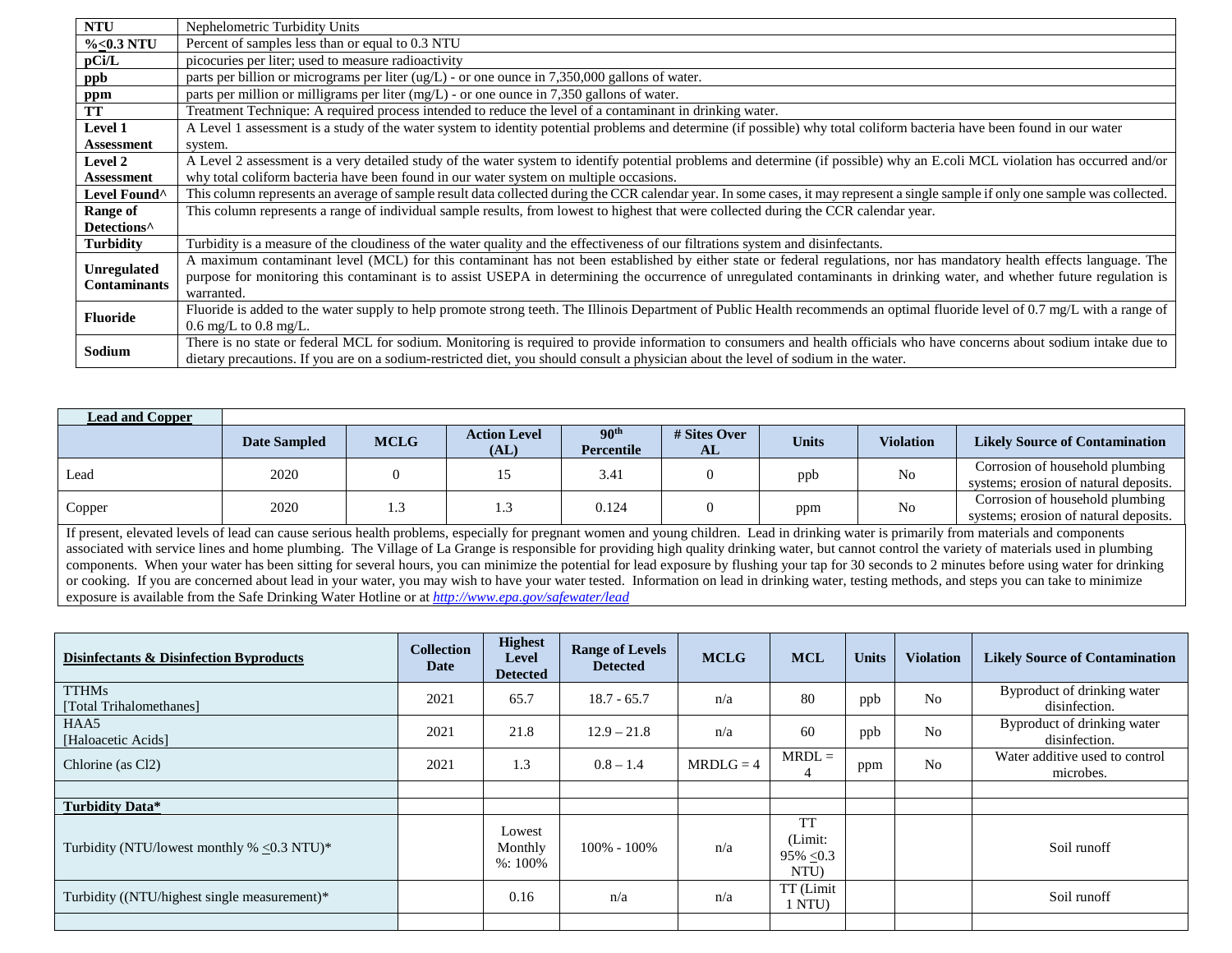| <b>Total Organic Carbon (TOC)</b>                                                                                                                                                                      |            |        |                |                  |                 |     |                |                                                                                                                                                                                                   |
|--------------------------------------------------------------------------------------------------------------------------------------------------------------------------------------------------------|------------|--------|----------------|------------------|-----------------|-----|----------------|---------------------------------------------------------------------------------------------------------------------------------------------------------------------------------------------------|
| The percentage of Total Organic Carbon (TOC) removal was measured each month and the system met all TOC removal requirements set by IEPA, unless a TOC violation is noted in the violation<br>section. |            |        |                |                  |                 |     |                |                                                                                                                                                                                                   |
|                                                                                                                                                                                                        |            |        |                |                  |                 |     |                |                                                                                                                                                                                                   |
| <b>Inorganic Contaminants*</b>                                                                                                                                                                         |            |        |                |                  |                 |     |                |                                                                                                                                                                                                   |
| Barium*                                                                                                                                                                                                |            | 0.0203 | 0.0200-00.0203 | $\overline{c}$   | $\overline{2}$  | ppm |                | Discharge of drilling wastes;<br>discharge from metal refineries;<br>erosion of natural deposits                                                                                                  |
| Nitrate* (as Nitrogen)                                                                                                                                                                                 |            | 0.28   | $0.28 - 0.28$  | 10               | 10              | ppm |                | Runoff from fertilizer use; leaching<br>from septic tanks, sewage; erosion<br>of natural deposits                                                                                                 |
| Total Nitrate & Nitrite* (as Nitrogen)                                                                                                                                                                 |            | 0.28   | 0.28           | 10               | 10              | ppm |                | Runoff from fertilizer use; leaching<br>from septic tanks, sewage; erosion<br>of natural deposits                                                                                                 |
| Boron*                                                                                                                                                                                                 | 2007       | 28.0   | $28.0 - 28.0$  |                  |                 | ppb |                | Erosion of naturally occurring<br>deposits; Used in detergents and as<br>a water softener, Used in<br>production of glass, cosmetics,<br>pesticides, fire retardants, and for<br>leather tanning. |
| Arsenic*                                                                                                                                                                                               | 2014       | ND     | <b>ND</b>      | $\boldsymbol{0}$ | 10              | ppb |                | Erosion of natural deposits; runoff<br>from orchards; Runoff from glass<br>and electronics production wastes                                                                                      |
| <b>Volatile Organic Contaminants*</b>                                                                                                                                                                  |            |        |                |                  |                 |     |                |                                                                                                                                                                                                   |
| Molybdenum*                                                                                                                                                                                            | 2015       | 1.1    | $1.0 - 1.1$    | n/a              | n/a             | ppb | N <sub>o</sub> |                                                                                                                                                                                                   |
| Selenium*                                                                                                                                                                                              | 2014       | ND     | <b>ND</b>      | $\overline{50}$  | $\overline{50}$ |     |                |                                                                                                                                                                                                   |
|                                                                                                                                                                                                        |            |        |                |                  |                 |     |                |                                                                                                                                                                                                   |
| <b>Radioactive Contaminants*</b><br>Combined Radium* 226/228 (pCi/L)                                                                                                                                   | 02/04/2020 | 0.95   | $0.83 - 0.95$  | $\mathbf{0}$     | 5               |     |                | Decay of natural and man-made                                                                                                                                                                     |
|                                                                                                                                                                                                        |            |        |                |                  |                 |     |                | deposits                                                                                                                                                                                          |
| Gross Alpha* excluding radon & uranium (pCi/L)                                                                                                                                                         | 02/04/2020 | 3.1    | $2.8 - 3.1$    | $\overline{0}$   | 15              |     |                | Decay of natural and man-made<br>deposits                                                                                                                                                         |
|                                                                                                                                                                                                        |            |        |                |                  |                 |     |                |                                                                                                                                                                                                   |
| <b>State Regulated Contaminants*</b>                                                                                                                                                                   |            |        |                |                  |                 |     |                |                                                                                                                                                                                                   |
| Fluoride*                                                                                                                                                                                              |            | 0.77   | $0.65 - 0.77$  | $\overline{4}$   | $\overline{4}$  | ppm |                | Water additive which promotes<br>strong teeth                                                                                                                                                     |
|                                                                                                                                                                                                        |            |        |                |                  |                 |     |                |                                                                                                                                                                                                   |
| <b>Unregulated Contaminants*</b>                                                                                                                                                                       |            |        |                |                  |                 |     |                |                                                                                                                                                                                                   |
| Sulfate*                                                                                                                                                                                               |            | 27.4   | $26.9 - 27.4$  | n/a              | n/a             | ppm |                | Water additive which promotes<br>strong teeth                                                                                                                                                     |
| Sodium*                                                                                                                                                                                                |            | 9.99   | $9.79 - 9.99$  | n/a              | n/a             | ppm |                | Erosion of naturally occurring<br>deposits. Used as water softener                                                                                                                                |

**Violations Table**

**Consumer Confidence Rule** The Consumer Confidence Rule requires community water systems to prepare and provide to their customers annual consumer confidence reports on the quality of the water delivered by the systems.

| <b>Violation Type</b>                      | $T^*$ $\cdots$<br><b>Violation Begin</b> | T<br>- - -<br>Violation End | $\mathbf{v}$<br>Violation Explanation |
|--------------------------------------------|------------------------------------------|-----------------------------|---------------------------------------|
| We are pleased to<br>b announce we have no |                                          |                             |                                       |
| violations for 2021.                       |                                          |                             |                                       |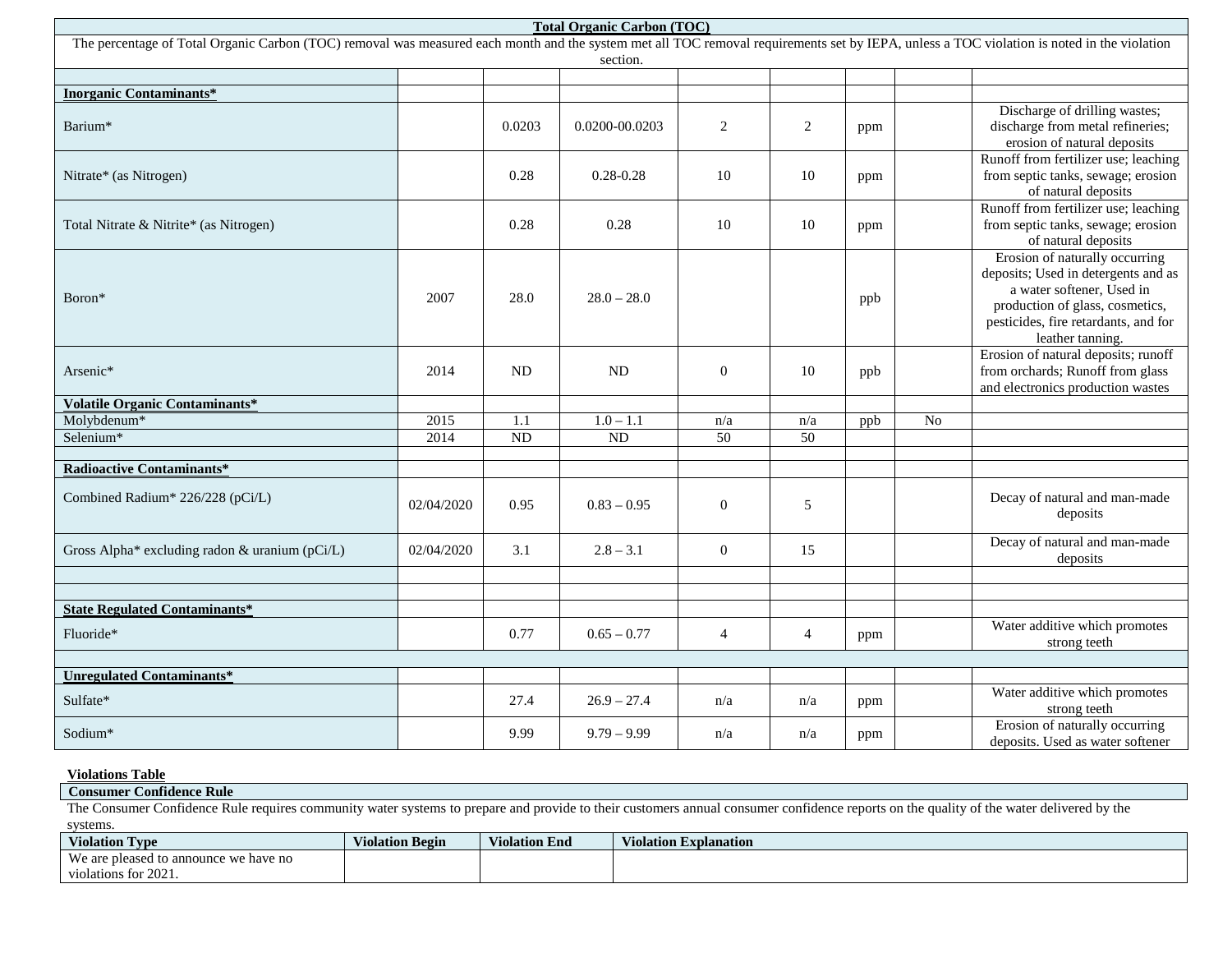#### **SOURCE WATER ASSESSMENT SUMMARY**

#### **Source Water Location**

The City of Chicago utilizes Lake Michigan as its source water via two water treatment plants. The Jardine Water Purification Plant serves the northern areas of the City and suburbs, while the Sawyer Water Purification Plant serves the southern areas of the City and suburbs. Lake Michigan is the only Great Lake that is entirely contained within the United States. It borders Illinois, Indiana, Michigan, and Wisconsin, and is the second largest Great lake by volume with 1,180 cubic miles of water and third largest by area.

#### **Source Water Assessment Summary**

The Illinois EPA implemented a Source Water Assessment Program (SWAP) to assist with watershed protection of public drinking water supplies. The SWAP inventories potential sources of contamination and determined the susceptibility of the source water to contamination. The Illinois EPA has completed the Source Water Assessment Program for our supply.

#### **Susceptibility to Contamination**

The Illinois EPA considers all surface water sources of community water supply to be susceptible to potential pollution problems. The very nature of surface water allows contaminants to migrate into the intake with no protection only dilution. This is the reason for mandatory treatment of all surface water supplies in Illinois. Chicago's offshore intakes are located at a distance that shoreline impacts are not usually considered a factor on water quality. At certain times of the year, however, the potential for contamination exists due to wet-weather flows and river reversals. In addition, the placement of the crib structures may serve to attract waterfowl, gulls and terns that frequent the Great Lakes area, thereby concentrating fecal deposits at the intake and thus compromising the source water quality. Conversely, the shore intakes are highly susceptible to storm water runoff, marinas and shoreline point sources due to the influx of groundwater to the lake.

Further information on our community water supply's Source Water Assessment Program is available by calling DWM at 312-742-2406 or by going online at http://dataservices.epa.illinois.gov/swap/factsheet.aspx

#### 2021 VOLUNTARY MONITORING

The City of Chicago has continued monitoring for Cryptosporidium, Giardia and E. coli in its source water as part of its water quality program. No Cryptosporidium or Giardia was detected in source water samples collected in 2021. Treatment processes have been optimized to provide effective barriers for removal of Cryptosporidium oocysts and Giardia cysts in the source water, effectively removing these organisms in the treatment process. By maintaining low turbidity through the removal of particles from the water, the possibility of Cryptosporidium and Giardia organisms getting into the drinking water system is greatly reduced.

In 2021, CDWM has also continued monitoring for hexavalent chromium, also known as chromium-6. USEPA has not yet established a standard for chromium-6, a contaminant of concern which has both natural and industrial sources. Please address any questions or concerns to DWM's Water Quality Division at 312-744-8190. Data reports on the monitoring program for chromium-6 are posted on the City's website which can be accessed at the following address below:

http://www.cityofchicago.org/city/en/depts/water/supp\_info/water\_quality\_resultsandreports/city\_of\_chicago\_emergincontaminantstudy.html

For more information, please contact Andrea R.H. Cheng, Ph.D., P.E., Commissioner At 312-744-8190

Chicago Department of Water Management 1000 East Ohio Street Chicago, IL 60611 Attn: Andrea R.H. Cheng, Ph.D., P.E.

Please share this information with all the other people who drink this water, especially those who may not have received this notice directly (for example, people in apartments, nursing homes, schools, and businesses). You can do this by posting this notice in a public place or distributing copies by hand or mail.

> This notice is being sent to you by: The City of Chicago Department of Water Management Water System ID# IL0316000